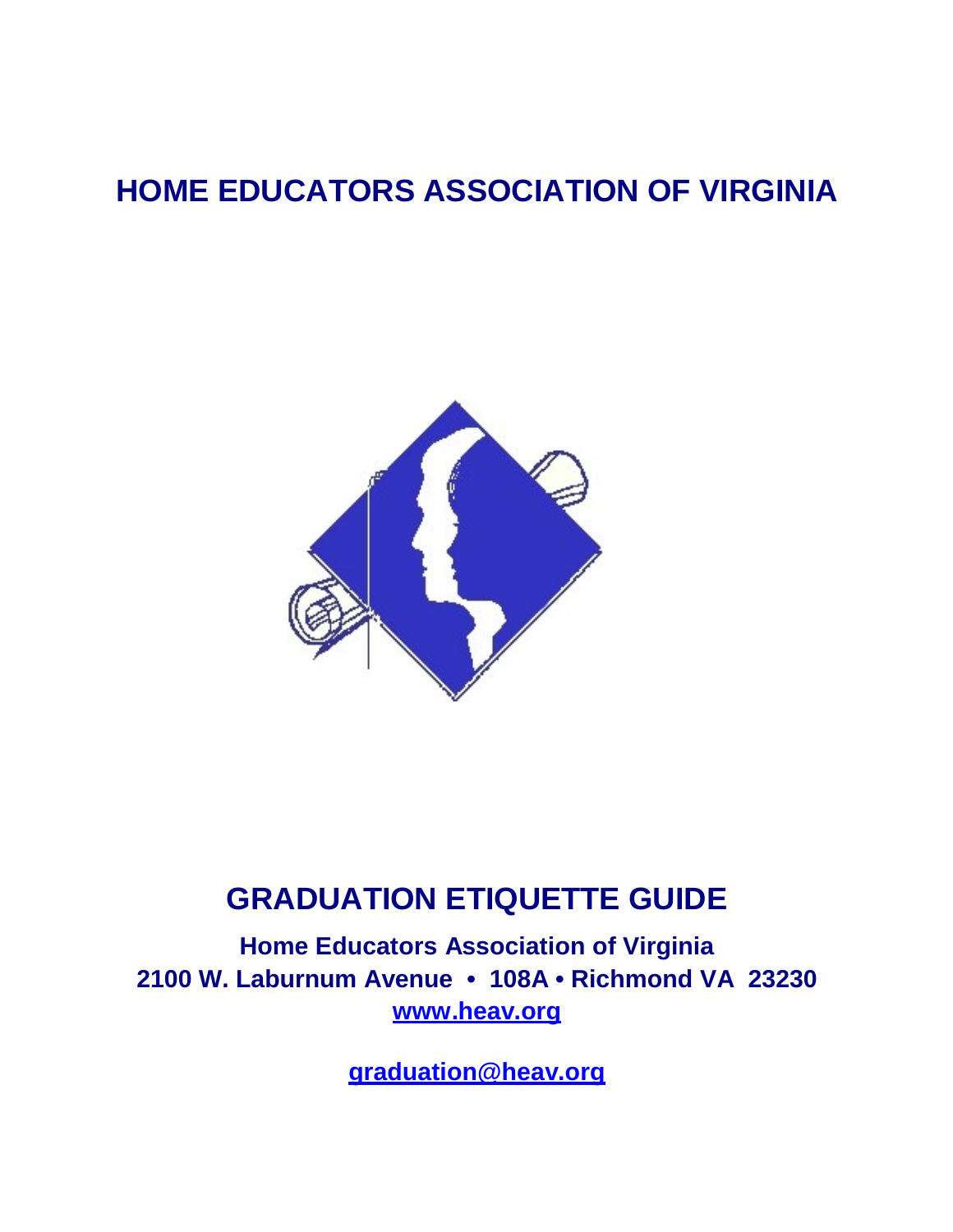

This is an exciting and rewarding time for your entire family. The HEAV Graduation Etiquette Guide is designed to help you organize your thoughts, ideas, and responsibilities as a graduate. Keep in mind these helpful hints as you go through the events surrounding your graduation. Using these ideas will enable you to be a blessing to those who have been a blessing to you.

### **CELEBRATIONS**

- With your parents, plan when and where you want to have your party.
- Start a guest list. Will this be a small family celebration, or do you want to invite friends, relatives, and your parents' business associates?
- **Plan what theme your party will have.**
- Choose invitations that will go with the theme of the party. If you are having a backyard barbecue, you do not want to send formal invitations.
- Send your invitations a month before your party.
- Make a menu and begin shopping for your party items.

#### **GIFTS**

- Think about whether or not you and your friends plan to exchange graduation gifts. You may want to set a dollar limit, or perhaps you have a handmade gift idea.
- Keep a list of all of the gifts you receive, along with the names and addresses of the givers.
- Be sure to express, with thank-you notes, your appreciation of the gifts you receive. Each note should be mailed within 24 hours of receiving the gift.
- Your thank-you notes need to be personal. Within the note, name the gift that you were given.
- If you receive a monetary gift, write in your note how you might use the gift.

### **ANNOUNCEMENTS**

- Make a list of people to whom you want to send announcements.
- If you send announcements to people other than close friends and family, you may include a note that says, "No gifts, please."
- Each announcement comes with two envelopes. The larger of the envelopes should be addressed with blue or black ink. Using as few abbreviations as possible, write out the complete address. Your return address should be in the upper left-hand corner or on the back flap of the envelope.

*The Smith Family 5612 Tall Oaks Drive Richmond, Virginia 23233*

> *Mr. and Mrs. Robert Simmons 12100 Westside Court Pittsburgh, Pennsylvania 12345*